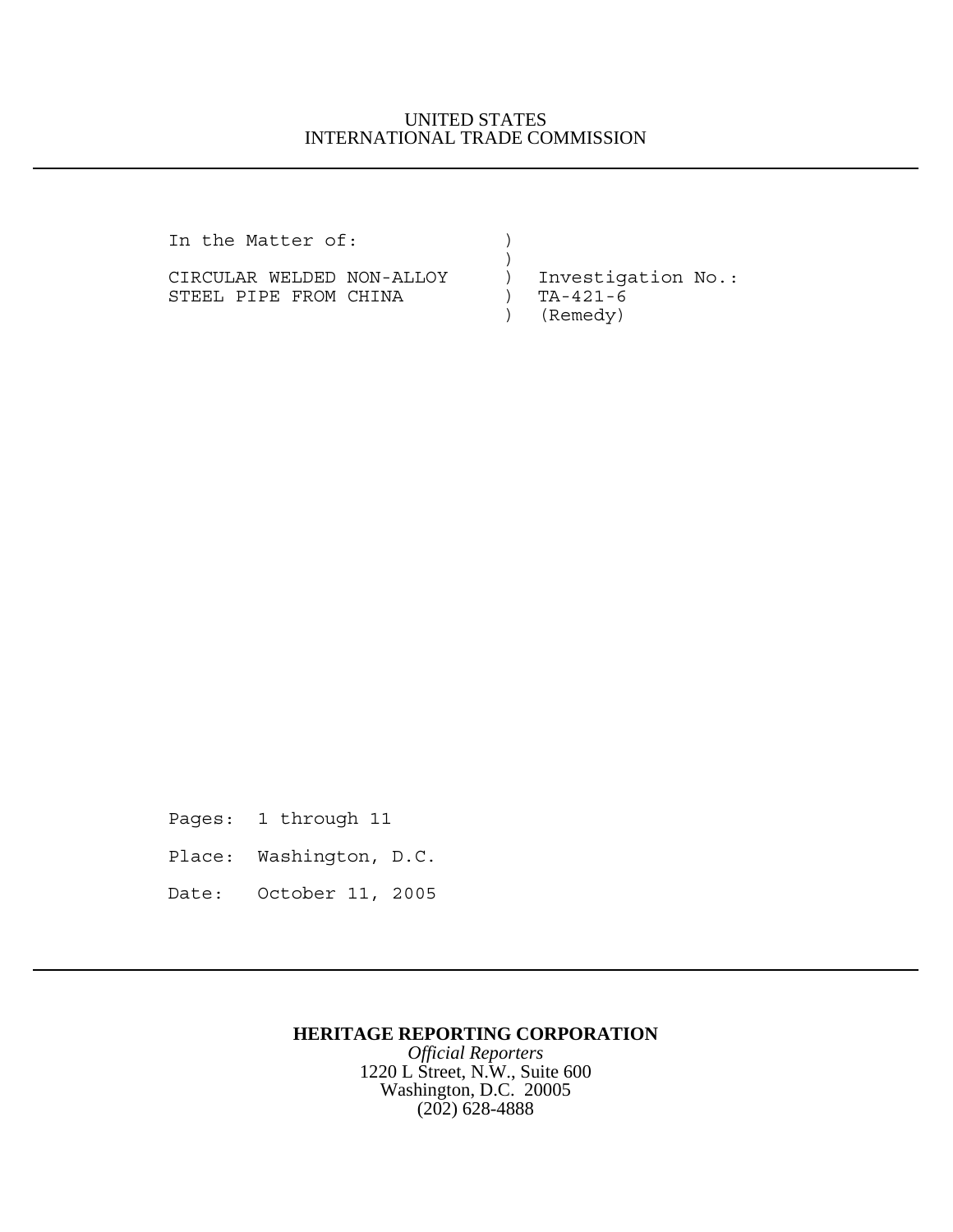THE UNITED STATES INTERNATIONAL TRADE COMMISSION

| In the Matter of:         |                    |
|---------------------------|--------------------|
|                           |                    |
| CIRCULAR WELDED NON-ALLOY | Investigation No.: |
| STEEL PIPE FROM CHINA     | TA-421-6           |
|                           | (Remedy)           |

Tuesday, October 11, 2005

Room 101 U.S. International Trade Commission 500 E Street, SW Washington, D.C.

The Commission Meeting commenced, pursuant to

notice, at 2:00 p.m., before the Commissioners of the

United States International Trade Commission, the

Honorable STEPHEN KOPLAN, Chairman, presiding.

APPEARANCES:

On behalf of the International Trade Commission:

Commissioners:

STEPHEN KOPLAN, CHAIRMAN(presiding) DEANNA TANNER OKUN, VICE CHAIRMAN JENNIFER A. HILLMAN, VICE CHAIRMAN (via telephone) CHARLOTTE R. LANE, COMMISSIONER DANIEL R. PEARSON, COMMISSIONER SHARA L. ARANOFF, COMMISSIONER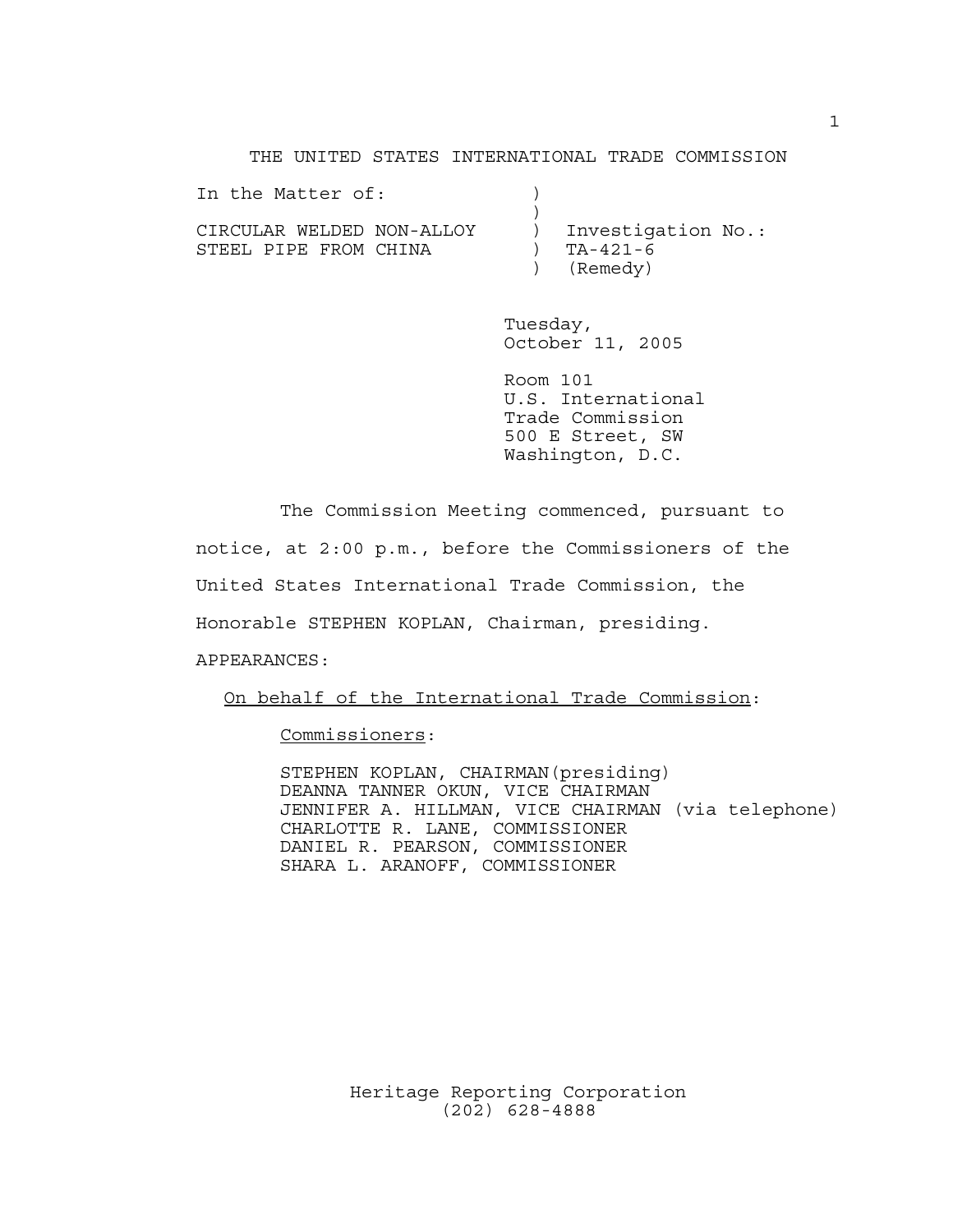APPEARANCES (continued):

Staff:

MARILYN R. ABBOTT, SECRETARY TO THE COMMISSION WILLIAM R. BISHOP, HEARINGS AND MEETINGS COORDINATOR

FRED RUGGLES, INVESTIGATOR CATHERINE DeFILIPPO, ECONOMIST MARY KLIR, ACCOUNTANT WILLIAM GEARHART, ATTORNEY DIANE MAZUR, SUPERVISORY INVESTIGATOR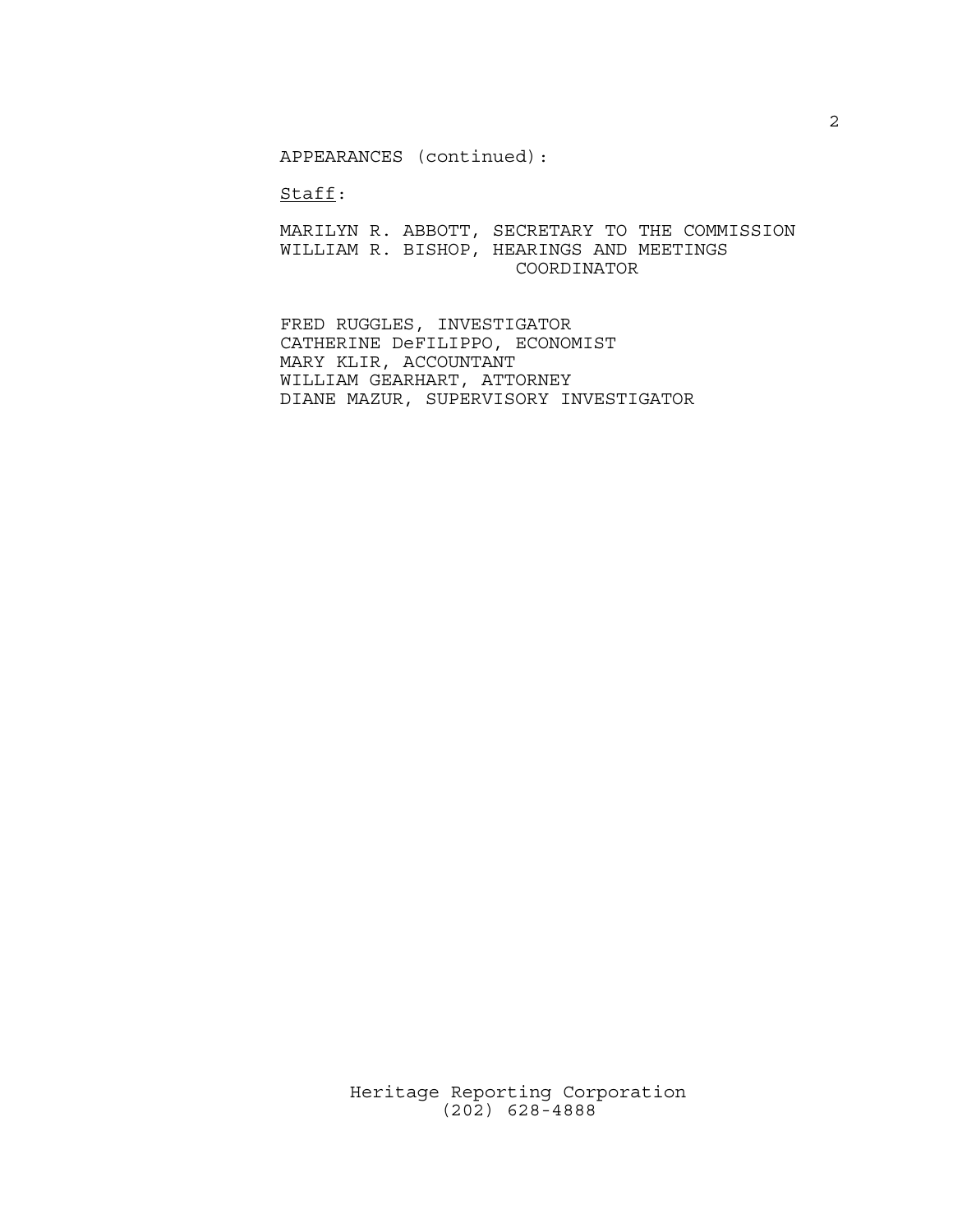## I N D E X

3

| Meeting called to order                                                                              | 4              |
|------------------------------------------------------------------------------------------------------|----------------|
| Agenda for Future Meetings:<br>none                                                                  | 4              |
| Minutes: October 3, 2005                                                                             | 4              |
| Ratification List: 05-020                                                                            | 4              |
| Inv. No. TA-421-6 (Remedy) (Circular Welded<br>Non-Alloy Steel Pipe from China) -- briefing and vote | $\overline{4}$ |
| Outstanding Action Jackets: none                                                                     | 4              |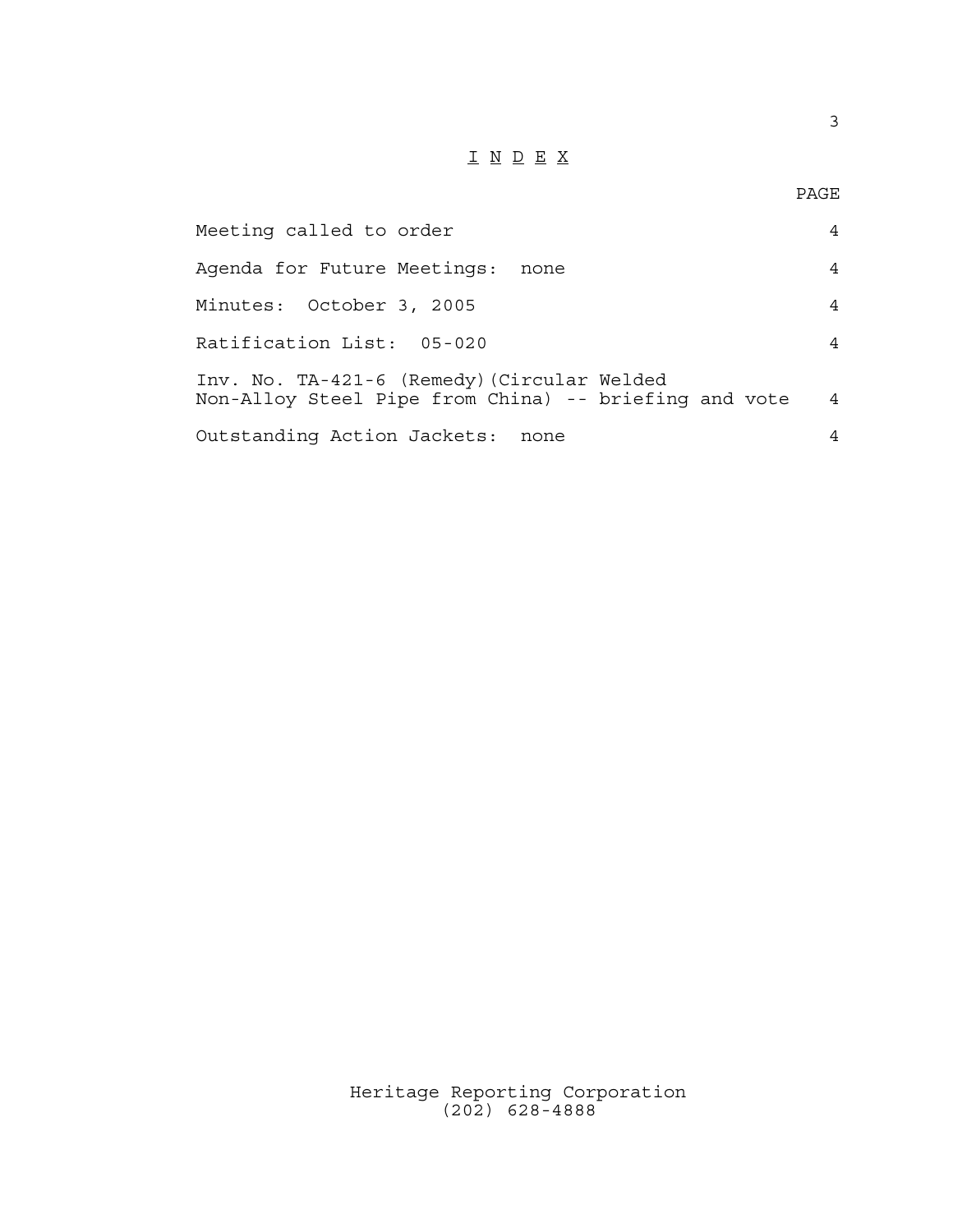| 1  | $\underline{P} \underline{R} \underline{O} \underline{C} \underline{E} \underline{E} \underline{D} \underline{I} \underline{N} \underline{G} \underline{S}$ |
|----|-------------------------------------------------------------------------------------------------------------------------------------------------------------|
| 2  | (2:00 p.m.)                                                                                                                                                 |
| 3  | CHAIRMAN KOPLAN: Good afternoon. This                                                                                                                       |
| 4  | meeting of the U.S. International Trade Commission                                                                                                          |
| 5  | will please come to order.                                                                                                                                  |
| 6  | Madam Secretary, I understand that                                                                                                                          |
| 7  | Commissioner Hillman is participating by telephone                                                                                                          |
| 8  | today.                                                                                                                                                      |
| 9  | MS. ABBOTT: That is correct, Mr. Chairman.                                                                                                                  |
| 10 | CHAIRMAN KOPLAN:<br>Thank you. I understand                                                                                                                 |
| 11 | there is no agenda for future meetings or outstanding                                                                                                       |
| 12 | action jackets to consider. Are there any objections                                                                                                        |
| 13 | to approval of the minutes of October 3, 2005, and                                                                                                          |
| 14 | Ratification List 05-020?                                                                                                                                   |
| 15 | (No response.)                                                                                                                                              |
| 16 | CHAIRMAN KOPLAN: Hearing none, they are                                                                                                                     |
| 17 | approved.                                                                                                                                                   |
| 18 | We will now turn to the briefing and vote in                                                                                                                |
| 19 | Investigation No. TA-421-6, (Remedy) Circular Welded                                                                                                        |
| 20 | Non-Alloy Steel Pipe from China. Welcome to Ms. Mazur                                                                                                       |
| 21 | and the staff who assisted in this investigation.                                                                                                           |
| 22 | Are there any questions for the staff?                                                                                                                      |
| 23 | (No response.)                                                                                                                                              |
| 24 | CHAIRMAN KOPLAN: I would note that there is                                                                                                                 |
| 25 | no staff report to approve. I also note that,                                                                                                               |
|    | Heritage Reporting Corporation<br>$(202)$ 628-4888                                                                                                          |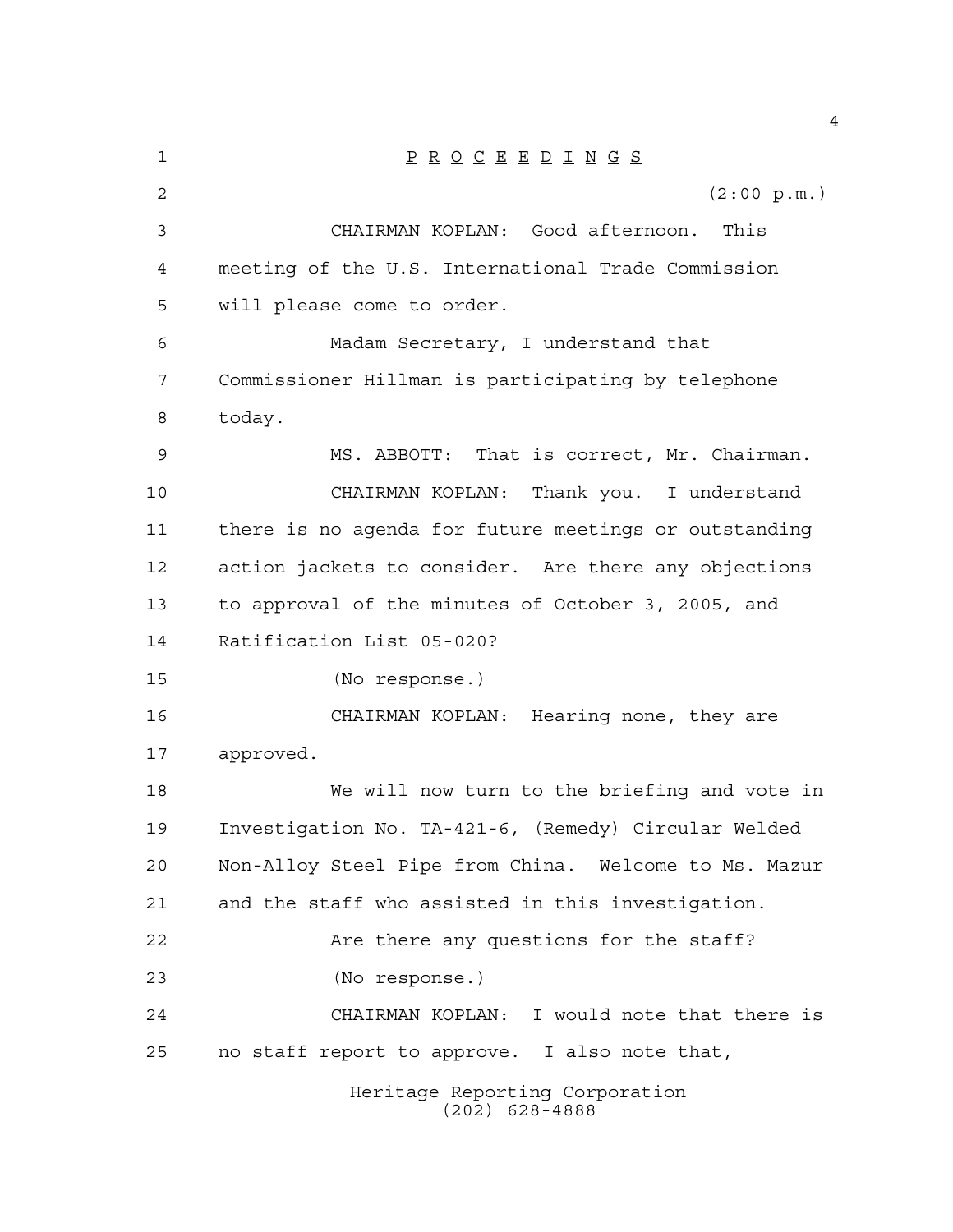pursuant to Section 421(f), only those members of the Commission who agreed to the determination under subsection (b) are eligible to vote on the proposed action to prevent or remedy market disruption. Madam Secretary, will you please call the roll? MS. ABBOTT: Commissioner Lane? COMMISSIONER LANE: In accordance with Section 421 of the Trade Act of 1974, I have determined that imports of circular welded non-alloy steel pipe from China are being imported into the United States in such increased quantities that they are causing market disruption to the domestic producers of such pipe. Under Section 421(f) of the Act, I have the responsibility of recommending actions which will remedy the market disruption. In making this recommendation, I have considered relevant factors, including domestic and foreign production capacity and capacity utilization; present and projected demand for subject pipe; the quantity of subject imports; pricing impacts; elasticities of supply, demand, and substitution; and the material injury to the domestic industry, including the drop in employment levels experienced by

production and production-related workers in the

Heritage Reporting Corporation (202) 628-4888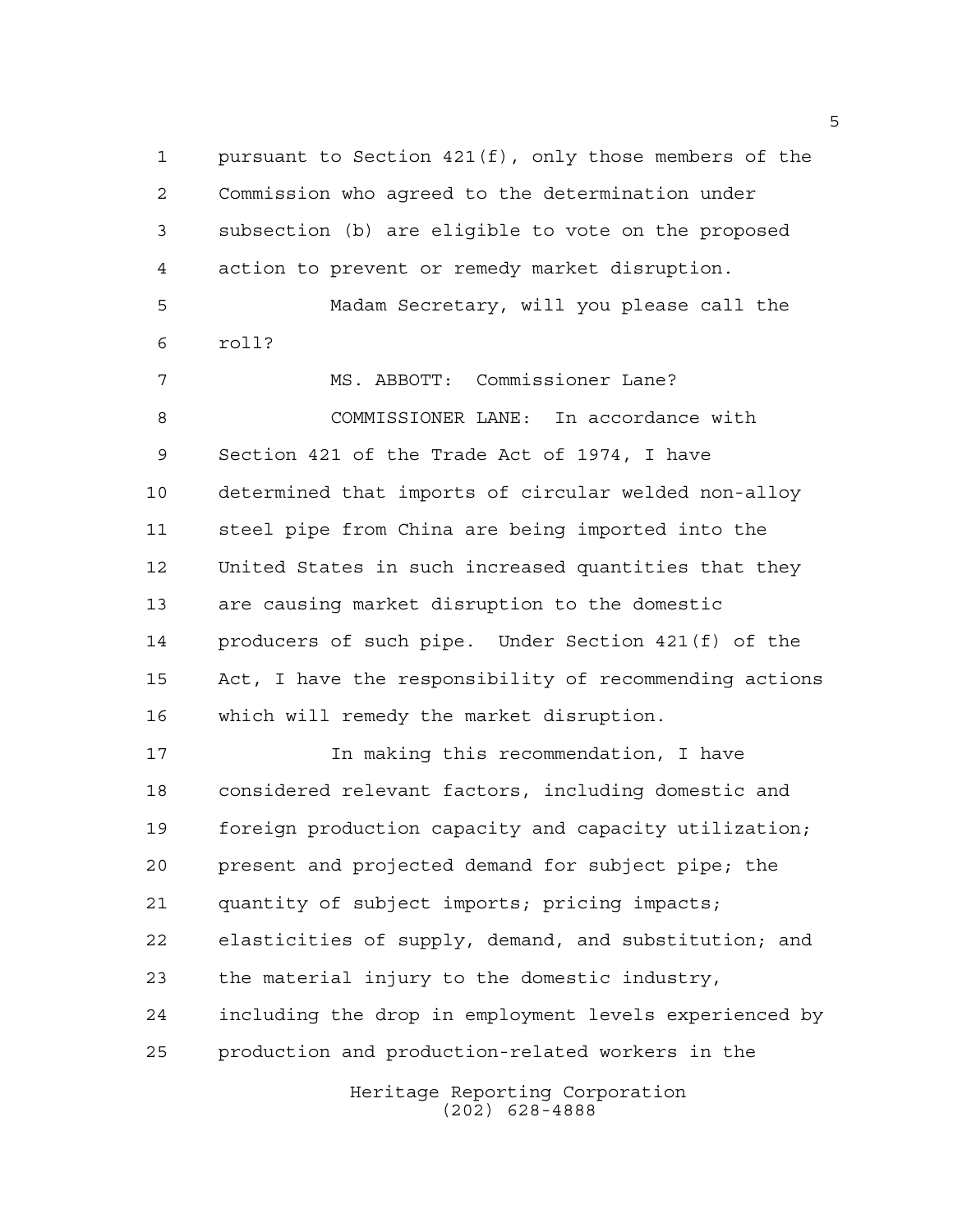industry.

| 2  | Effective March 2002, the president imposed            |
|----|--------------------------------------------------------|
| 3  | temporary import relief on certain steel products,     |
| 4  | including subject pipe. Prior to the imposition of     |
| 5  | that import relief, subject imports were 163,866 short |
| 6  | tons in 2000 and 157,035 short tons in 2001. Those     |
| 7  | levels of subject imports represented 6.4 percent of   |
| 8  | the domestic market in 2000 and 6.8 percent in 2002.   |
| 9  | While the market share of subject imports              |
| 10 | was 6.8 percent in the first half of 2004, it          |
| 11 | increased to 15.7 percent in the second half of 2004   |
| 12 | and to 16.6 percent in the first half of 2005.         |
| 13 | I have determined that the action necessary            |
| 14 | to remedy the market disruption caused by rapidly      |
| 15 | increasing subject imports is to limit those imports   |
| 16 | to levels that were experienced in 2000 and 2001.      |
| 17 | Therefore, I am recommending that the                  |
| 18 | president impose an annual quota of 160,000 short tons |
| 19 | on imports of circular welded non-alloy steel pipe     |
| 20 | from China. I further recommend that the quota be      |
| 21 | imposed for a period of three years. An annual quota   |
| 22 | of 160,000 short tons represents the average of the    |
| 23 | 2000 and 2001 level of subject imports, and based on   |
| 24 | recent domestic consumption data, will allow subject   |
| 25 | imports to maintain a market share that is close to    |
|    | Heritage Reporting Corporation<br>$(202)$ 628-4888     |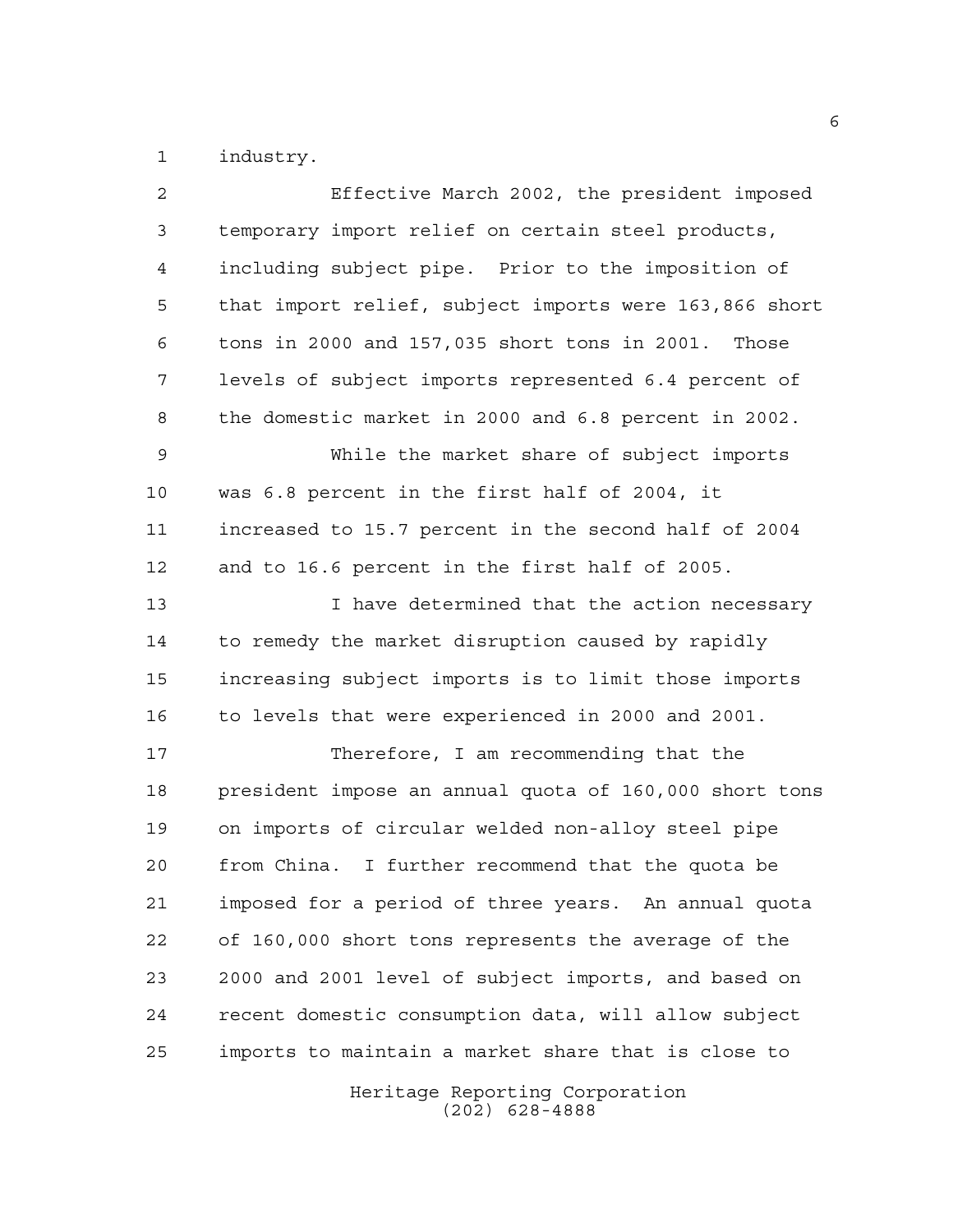their 2000 and 2001 levels.

| 2  | Finally, if applications are filed, I                  |
|----|--------------------------------------------------------|
| 3  | recommend that the president direct the United States  |
| 4  | Department of Labor and the United States Department   |
| 5  | of Commerce to provide expedited consideration of      |
| 6  | trade adjustment assistance for firms and/or workers   |
| 7  | that are affected by subject imports.                  |
| 8  | MS. ABBOTT: Commissioner Aranoff?                      |
| 9  | COMMISSIONER ARANOFF: Having earlier                   |
| 10 | determined that certain welded non-alloy steel pipe    |
| 11 | from the People's Republic of China is being imported  |
| 12 | into the United States in such increased quantities or |
| 13 | under such conditions as to threaten to cause market   |
| 14 | disruption to the domestic producers of a like         |
| 15 | product, I must now propose the amount of import       |
| 16 | relief necessary to prevent market disruption.         |
| 17 | In this investigation, I recommend the                 |
| 18 | imposition of a tariff rate quota for a three-year     |
| 19 | period on imports of the subject welded non-alloy      |
| 20 | steel pipe from China. I propose that such imports be  |
| 21 | subject to a tariff rate quota with the within-quota   |
| 22 | quantity set at a level of 267,468 short tons in the   |
| 23 | first year of relief and increasing by a rate of 5     |
| 24 | percent in the second and 10 percent in the third year |
| 25 | of relief.                                             |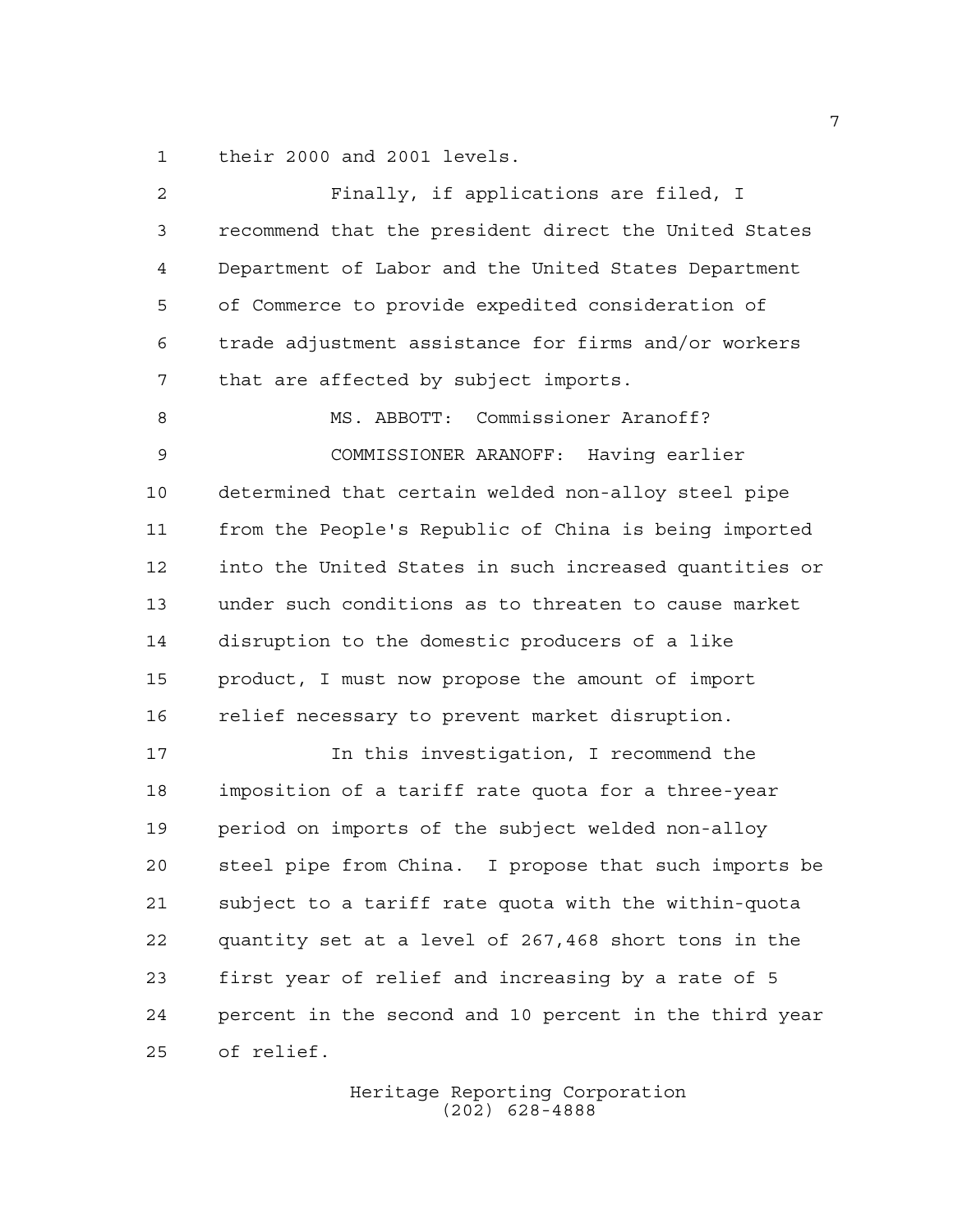The proposed tariff rate quota is based on 2004 imports from China. Imports over these quota levels will be subject to an ad valorem tariff of 25 percent. A tariff rate quota at this level should prevent the domestic industry from experiencing the market disruption that I have found to be imminent in light of the rapid increase in subject imports. Finally, if applications are filed, I recommend that the president direct the U.S. Department of Commerce and the U.S. Department of Labor to provide expedited consideration of any petitions for trade adjustment assistance filed by firms or workers affected by the subject imports. MS. ABBOTT: Commissioner Koplan? CHAIRMAN KOPLAN: I concur with the remedy recommendation of Commissioner Lane, and I also concur with the reasons for that remedy recommendation. MS. ABBOTT: Commissioner Hillman? COMMISSIONER HILLMAN: I concur with the remedy recommendation of Commissioner Aranoff in proposing a quota at the 2004 level of 267,468 short tons, with that quota increasing by 5 percent in the second year, 10 percent in the third year, with imports above the quota level subject to a 25 percent ad valorem tariff.

> Heritage Reporting Corporation (202) 628-4888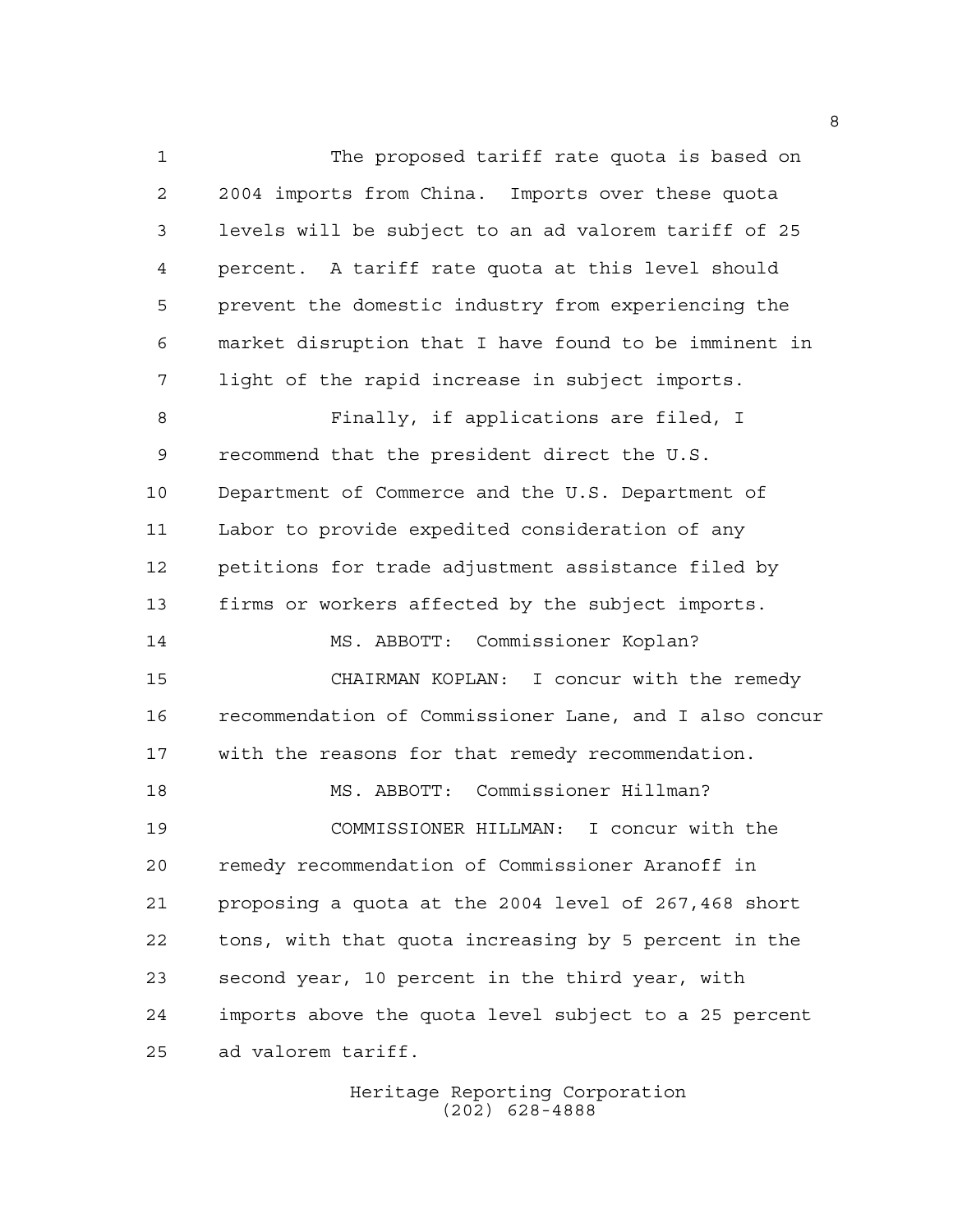MS. ABBOTT: Mr. Chairman, the Commissioners have announced their recommendations on remedy in this remedy phase.

 CHAIRMAN KOPLAN: Thank you, Madam Secretary.

 Further information regarding this determination will be in a press release. The Commissioners' recommendations on remedy are currently scheduled to be transmitted to the president and the United States Trade Representative on or before October 21, 2005.

 Before we adjourn this meeting, I understand the vice chairman has a statement that she wishes to make. I now call on the vice chairman.

 VICE CHAIRMAN OKUN: Thank you, Mr. Chairman. I make the following statement regarding remedy on behalf of myself and Commissioner Dan Pearson.

 Section 421(f) instructs the Commission to propose the amount of increase in or imposition of any duty or other import restrictions necessary to prevent or remedy market disruption. The same section also states, and I quote: "Members of the Commission who did not agree to the affirmative determination may submit in the report" to the president and the U.S.

> Heritage Reporting Corporation (202) 628-4888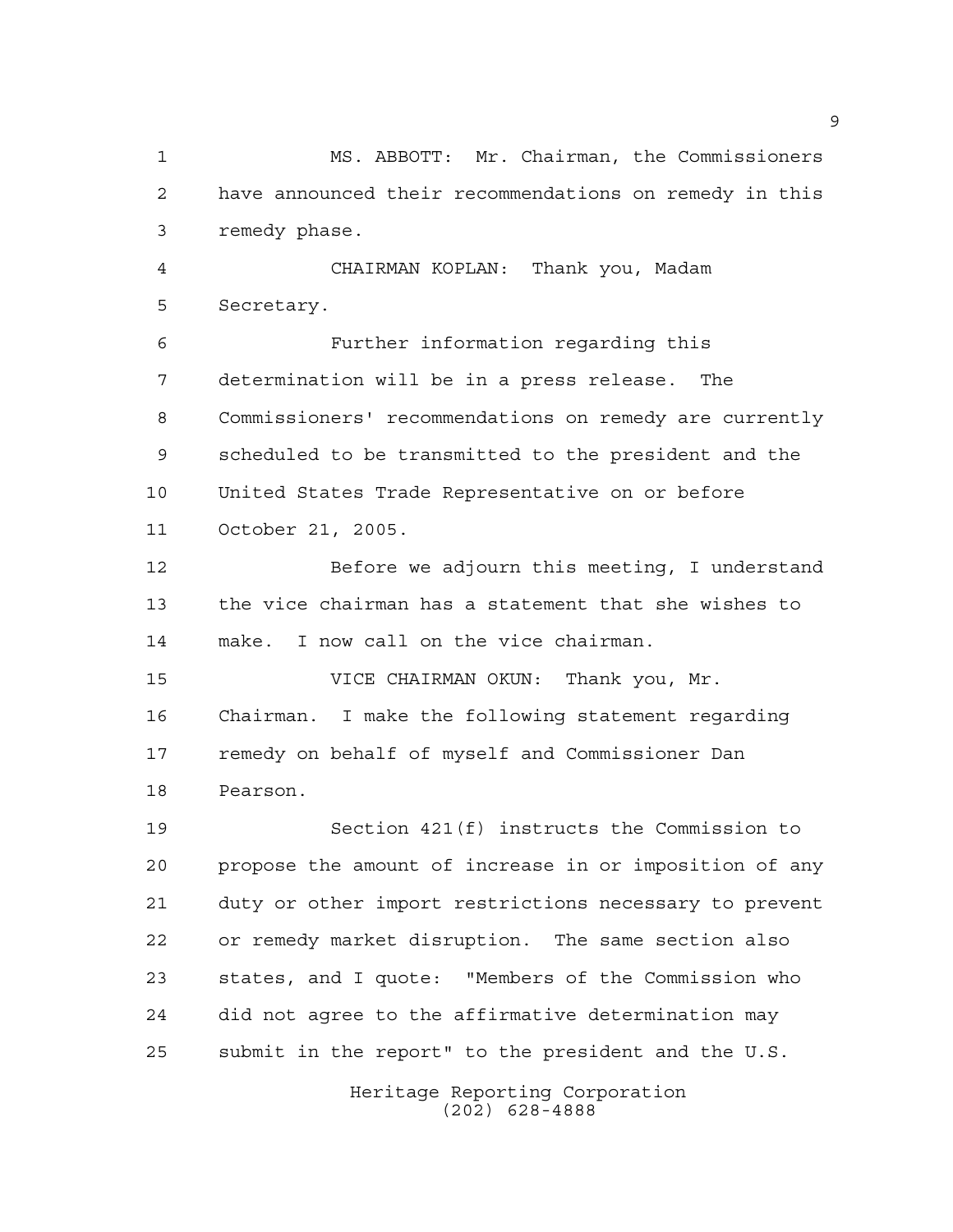Trade Representative separate views regarding what action, if any, should be taken to prevent or remedy market disruption. While we did not find market disruption to exist, we intend to submit views on this matter, as has been done previously under Section 421 investigations. Thank you, Mr. Chairman. CHAIRMAN KOPLAN: Certainly. I want to thank the staff that assisted us in this investigation. I understand there is no other business before the Commission. Therefore, this meeting is adjourned. (Whereupon, at 2:10 p.m., the Commission meeting was adjourned.) // //  $17 /$  // //  $20 /$  $21 /$  $22 / /$  $23 / /$  $24 /$ //